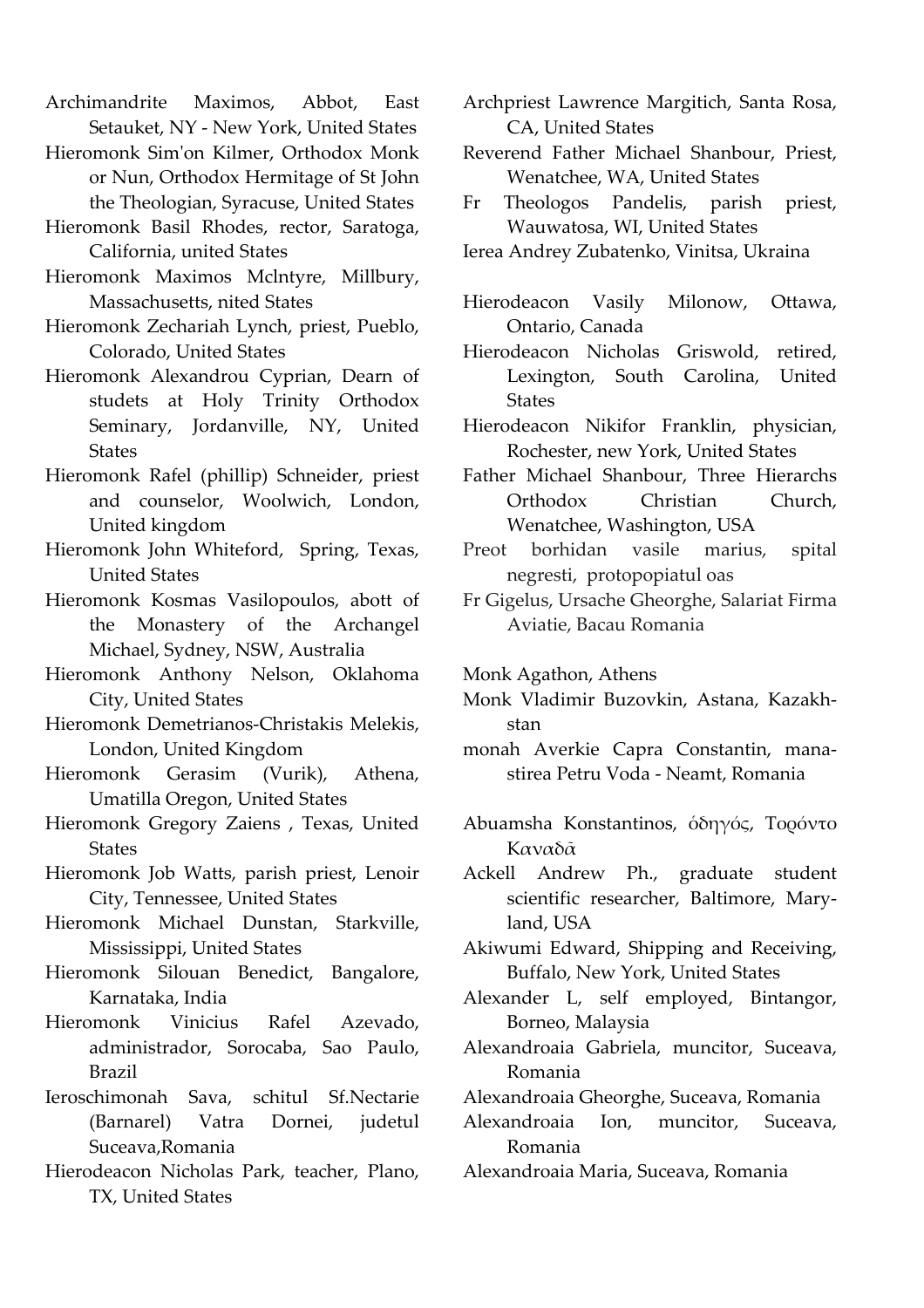- Alexandru Nicolae Grigoras, Economist, Prahova, Romania
- Andrango Thomas, student, Burr Ridge, Illinois, United States
- Aparaschivei Roxana si Dorin ,Vancouver Canada
- Arganda Antonio, retired, Cuernavaca, Morelos, Mexico
- Arghir Georgeta, from Bucharest Romania
- Arharidis Sotiri, South Australia
- Artemis Marina, retired, Saint Louis, United States
- Arvanitis Constantine, self employed, Sarina, Ontario, Canada
- Athanasiu Gheorghe, inginer, Romania
- Athena, stay home mother, Sydney, Australia
- Avramidou Lilian, daskala, London, Anglia
- Avramidou Stella, iatros, London, Anglia
- Babilya Rebecca, homemaker, Houston, TX, United States
- Baciu Emil, militar in rezerva, Viena
- Bajic Dusko, static kovin, Serbia
- Bakalopoulos Olga, Supervisor, Toronto, Ontario, Canada
- Bakalopoulos Panagiota, Teacher, Toronto, Ontario, Canada
- Bakuradze Konstantine, quality product, Tbilisi, Georgia
- Balderas Nektario, waiter, Alicante, Spain
- Bales Diana, Retired Teacher, Brentwood, TN 37027, United States
- Balingit, Administrator of Missions, Manila, Metropolitan Manila, Phillipines
- Banković Sanja, Kragujevac, Serbia
- Banks Jesse, logistician, Landisburg, PA 17040, United States
- Barbacariu Costel, muncitor, Suceava, Romania
- Barbacariu Ionela, muncitor, Suceava, Romania
- Barbacariu Mihaita, muncitor, Suceava, Romania
- Barbacariu Veronica, muncitor, Suceava, Romania
- Barbuceanu Alexandru-Gabriel, Pitesti, jud. Arges, Romania
- Barbuceanu Bianca-Maria, Pitesti, jud. Arges, Romania
- Barbuceanu Dumitru, Pitesti, jud. Arges, Romania
- Barbuceanu Gabriela-Viorica, Pitesti, jud. Arges, Romania
- Barbuceanu Ioana, Pitesti, jud. Arges, Romania
- Barbuceanu Marius-Adrian, Pitesti, jud. Arges, Romania
- Barbutiu Cristian Alexandru, ecconomist, Braila
- Barnes Patrick, Programmer; Webmaster of OrthodoxInfo.com, NW, Portland, United States
- Baroutis Thomas, shopfitter, Sydney, NSW, Australia
- Barwell Aaron, technical tester, Weybridge, Surrey, United Kingdom
- Baubec Izzet, profesor,Targu Secuiesc
- Beck Jordan, writer, Riverside, Callifornia, United States
- Bell Anthony, educational resources, Shanklin, Isle of Wight
- Bell Matthew, Manager- Les Schwab Tires, CO 80109, United States
- Belous Alina, parishioner, Tosno, Russia
- Binev Tihomir, reader and signer, Varna Bulgaria
- Binev Tihomir, reader and singer, Varna, Bulgaria
- Biniaris Vasilios, Teacher, Astoria, NY, United States Bogdanovic Aleksandar, student, Novi Sad, Vojvodina, Serbia
- Bistrician Elena, muncitor, Suceava, Romania
- Bistrician Ionel, muncitor, Suceava, Romania
- Blackwell James, retired, Greenville, South Carolina, United States
- Bogdan Leonte, Dev Ops Engineer, Bucharest, Romania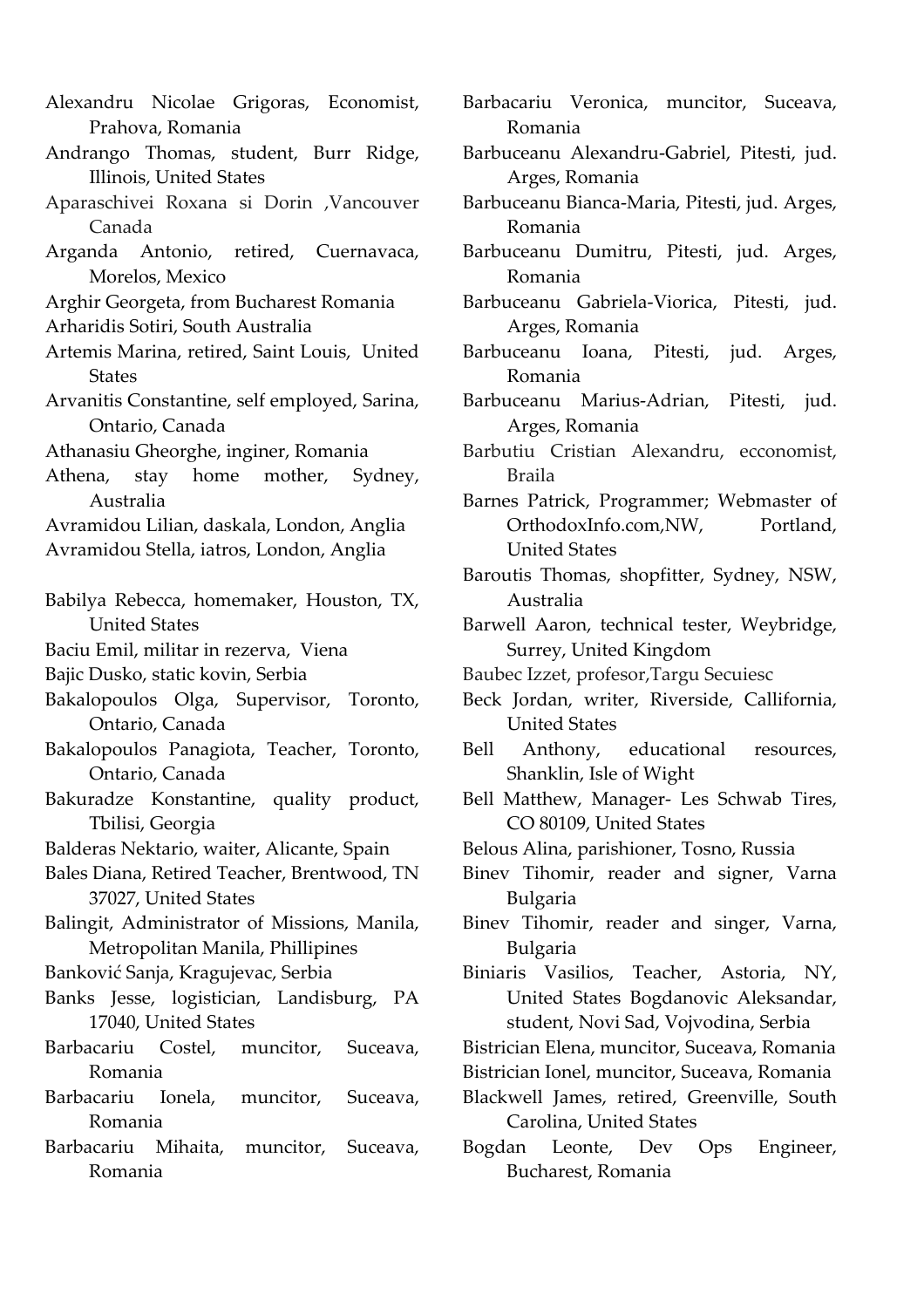- Bogdanov Sergey, sv. Luka Krimskiy, Lemessos, Cyprus
- Bogojel Aurica, Beius, secretara, Romania
- Bogojel Claudia, Beius, studenta, Romania
- Bojovic Aleksandar, sa porodicom, zenom Marijom I decom Gavrilom I Teodorom
- Bondarenko Ekaterina, interprete, Alicante, Spain
- Borojevic Predrag, Serbia
- Borthwick Stephen, teacher, Washington, District of Columbia, United States
- Botez Ana, architect, assistant professor, Bucharest, Romania
- Botezatu Catalin, muncitor, Suceava, Romania

Botezatu Ionela, muncitor, Suceava, Romania

- Bowick Ephraim, orthodox layman, Nesbit, Mississippi, USA
- Brakolli Sonja, οικιακά, Καστοριά
- Bramwell Matthew, student, Sierra Vista, Arizona, United States
- Branko Milosevic, Resaurant business, Daet, Camarines norte, Philippines
- Bredeweg David, retired, West Palm Beach, Florida, United States
- Bryant Barbara, retired/homemaker, EL Cajon, CA/San Diego, United States
- Bryant James, Architect, Kirkland, Washington, United States
- Buan Goran, Kragujevac, Serbia
- Buhler Darla, administrative assistant, Bremerton, Washington, Kitsap country, United States

Bukhaidze Tamaz, Kutaisi, Georgia

- Caldwell L., teacher, Toronto, ON, Canada
- Calinic Roman,Pașcani, Jud.Iași, preot, Romania
- Calogero Anthony, Retired Military, Portsmouth, VA 23701-1311, United States
- Caltabiano Anthony, professor, Corona, Calidornia, United States
- Campbell Jeff, Engineer, Fishers, IN, United **States**
- Caplevațchi Igor, or. Chișinău, student, Moldova,
- Carmen Tatiana, pensionara, Iași
- Carol Xenia Sheehan, Retired editor, Waymart, PA 18472, United States
- Carrington Scott, self-employed, Morehead City, North Carolina, United States
- Carvajal Antonio, ethology, Mexico DF, Coyoacan, Mexico
- Cassens E. David, academic dean, Edwardsville, IL, United States
- Castiglione Demetrios, military officer, West Hartford, CT, United States
- Cazan Gabriel, technician, Braila
- Cernea Adina-Rodica, locuiesc in Belgia, Antwerpen
- Chalkidou M., ypalilos Girokomeiou, Jettingen Germany
- Chaniotes Anastasia, Ph.D Psychology, Saint Paul, Minnesota, united States
- Charalambides Simon, Law Student, Toronto, Ontario, Canada
- Charba Allison, teacher, Tomball, Texas
- Cheban Natalia, engineer, Odessa, Ukraine
- Chevenkova Elena, house wife, Perth, Australia
- Chido Peter, retired USMC Thessaloniki, Greece
- Chindea Claudiu Teofil, studiile universitare in management, Harman, Brasov, Romania
- Chondropoulos George, N/A, Phenix, Arizona, United States
- Christoforou Christopher, artist, Filia, Morfou, Cyprus
- Christou Chris, computers, Limassol, pareklisia, Cyprus
- Christou Lyn, Sydney, Australia
- Christou Tony, Sydney, Australia
- Cigzlajković Zlata, Kragujevac, Serbia
- Ciocan Catalin - Petrisor, liber profesionist, Bucuresti
- Ciocan Catalin Petrisor, Liber Profesionist, Bucuresti Romania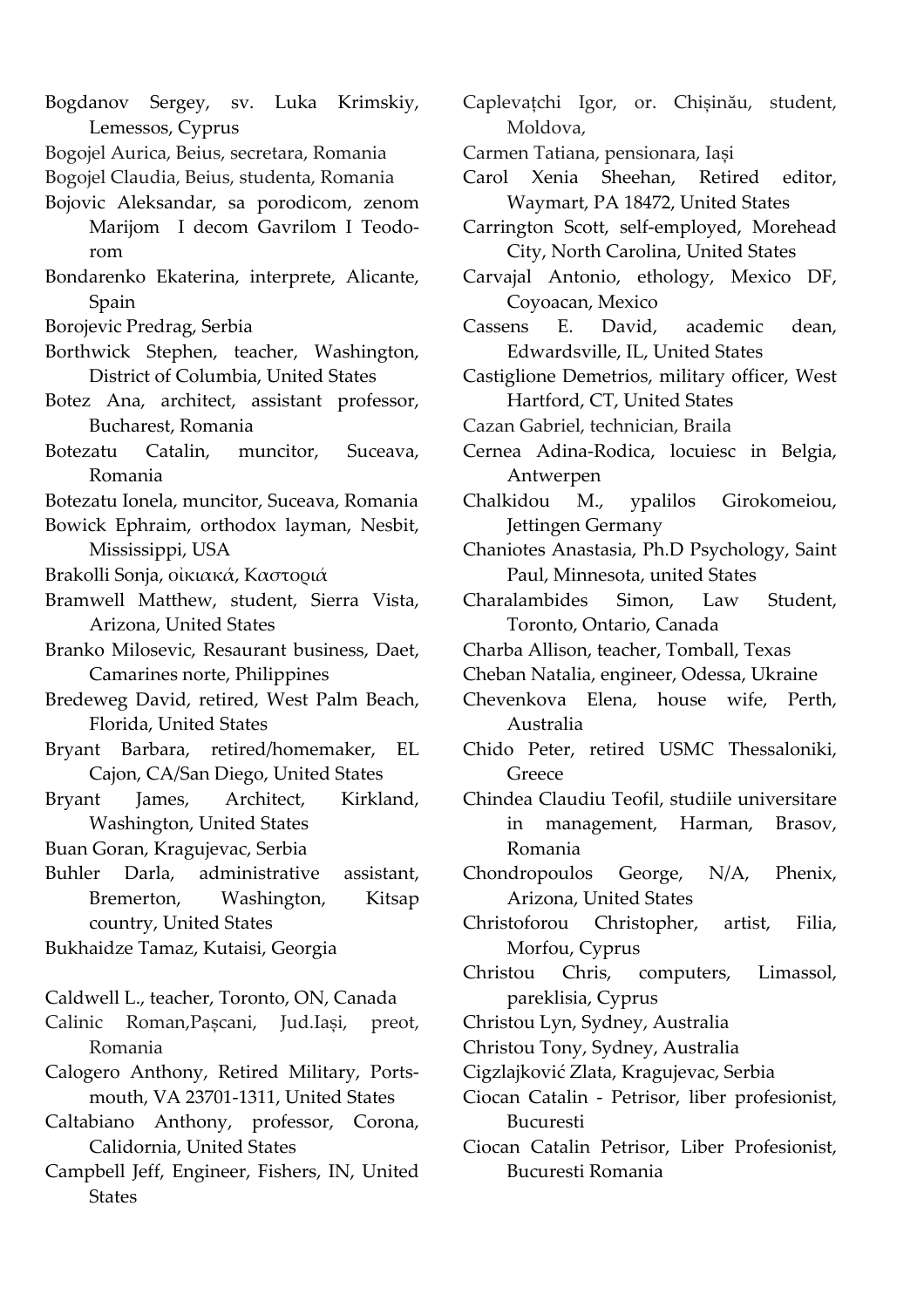- Ćiparizović Đorđe, professor fizike iz Beograda
- Ćiraković Nenad, Kragujevac, Serbia
- Coleman Michael, Management, Rancho Santa Margarita, CA, United States
- Comănelea Cristina, Socio-psiholog, Brașov, România
- Comfort Maximos, Janitor, Newberg, OR, United States
- Cory Christina, jeweler, Toronto, Ontario, Canada
- Craciun Marcela, muncitor, Suceava, Romania
- Craciun Maria, muncitor, Suceava, Romania
- Craciun Nicolai, muncitor, Suceava, Romania
- Cretu Mihai, muncitor, Suceava, Romania
- Dahlen Jacob, Systems Engineer, Worcester, MA 01605, United States
- Dan Sorin, HIL Validator, Bucharest, Romania
- Daniel Damian, Nautical Instructor la BCIT Marine Campus in North Vancouver, Langley, British Columbia, Canada
- Daniel McNeilly, firefighter, Cleveland, Ohio, United States
- Daniels Jeremy, united states navy, Florida, United States
- Danilova Jekaterina, Tallinn, Estonia
- Dansorean Lucian, profesie Tehnician Dentar, Romania
- Darla Juliana Sautter, transcriptionist, WA, USA
- Davidescu P. Razvan, profesor religie,Targoviste, Romania
- Deajanović Lazarov Gordana, domaćica, Moravka, Pančevo, Srbija
- Dedovich Zlatko, Mechanic, Serbia, Belgrade, Rakovica
- Dejan, worker
- Diaz Gonzalo, education, San Antonio, Texas, United States
- Dicovic, journalist, Serbia
- Dikea Harris, retired, Sydney, Australia
- Dima Iulian, Constanta, jurist, Romania
- Dimov Petar, M, Bulgaria
- Dinu Andrei, engineer, Bucharest, Romania
- Dirdara Nick, Technician, Oakville, Ontario, Canada
- Djordjević Milan, Kragujevac, Serbia
- Doandeș Daniel
- Donny Athanasius, university employee, Surabaya, Indonesia
- Doubleday Andrew, radiation therapist, Richfield Springs, NY, United States
- Doubleday Sophia, homemaker, Richfield Springs, NY, United States
- Doudin Alexandr, orthodox, Helsinki, Finland
- Drafta Radu, student, Onesti, Bacau, Romania
- Dragana Gencic,dipl. mas. ing, Srbija
- Dragoljub Suvailo, Syndey, Australia
- Draniceru Alexandru, magistr of teology, Cricovo, Molodova
- Draper Raphael, engineer, Poway, California, United States
- Dubravka Todorovic, P.Eng., Principal Engineer, Severko Consultech Inc., Marinaside Crescent, Vancouver
- Dumitru Oana-Madalina, absolventa de Teologie Ortodoxa.
- Efstathiou Dimitrios, academic, Nijmegen, The Netherlands
- Ekizidou Marika, pflegekraft, Nurnberg, Deutschland
- Elena Sima Galati economist
- Ellis Peter, engineer, Meriden, ct, United States
- Emery Tyrone Stavros, teacher, Huntington Beach, United States
- Fedak Jean, retired business salon owner, Archbald, Pennsylvania, United States
- Filip Alexander, οἰκονομικός αναλυτής, Waterford, CT, USA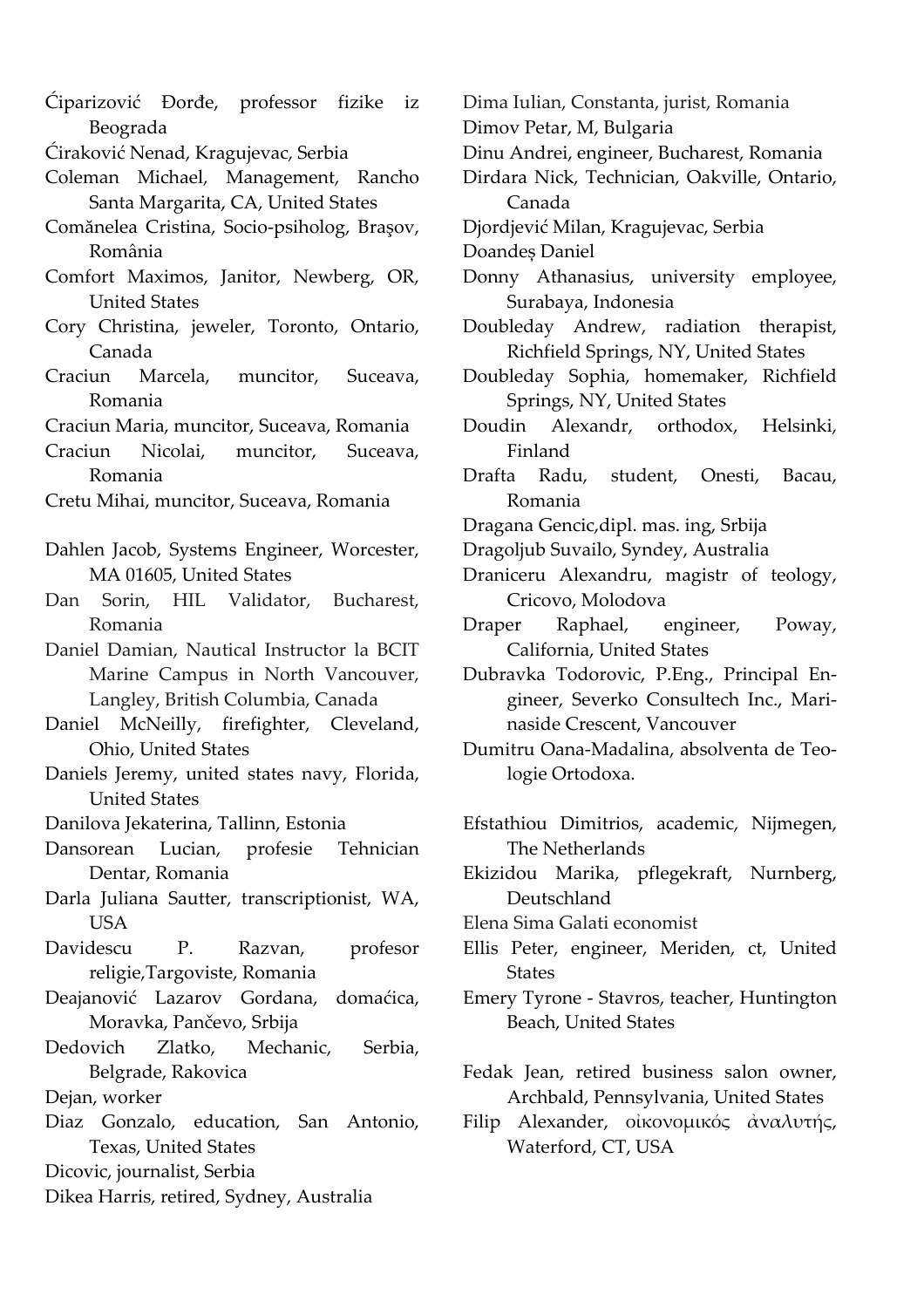- Fitzpatrick Joseph, Schoolmaster, Syston nr Grantham, Lincolnshire, United Kingdom
- Florea Tiberiu, Software Engineer, CA 94040, United States
- Florin Borza, Romania
- Fotinos Yannis, warehouse worker, Tempe, Arizona, United States
- Franzen Macrina, homemaker, Hendersonville, NC, United States
- Gabriel Samoila, electronist, Bucuresti, Romania
- Gajić Miodrag, Kragujevac, Serbia
- Gajic Suzana, Unemployed, Krusevac, Rasinski Okrug, Serbia
- Galic Daria, Sydney, Australia
- Garwig Samuel, student, Erie, Pennsylvania, United States
- Garwood, CPA-Tax accountant, Austn, TX, United States
- Gavrilović Miodrag, Kragujevac, Serbia
- Geiger Elena, românca ortodoxa, educatoare-Germania
- Geones Cunthia, retired office worker, Amityville, New York, USA
- Georgieva Ruska, συνταξιοῦχος, Kardjali, Bulgaria
- Gheorghian Bogdan-Mihai, student Facultatea de Teologie Justinian Patriarhul Bucuresti,Romania.
- Ghetu Ion, produce clerk, Mesa, Arizona, United States
- Giannakopoulos Kallistos, Attorney, Minneapolis, Minnesota, united States
- Gianniki Anastasia, Sydney, Australia
- Gliga Andrew, Software Engineer, San Jose, CA 95112, United States
- Gliga Carmen, childcare, san jose, CA 95117, United States
- Glinakis Elen, Sydney, Australia
- Gobeaja Georgeta, tailor, Braila
- Godly Mathew, IT, Philadelphia, PA, United States
- Goryachev Nickolay, student, Penza, Russia
- Gotca Vlad Constantin, palacliser (helper), Sts Joachim and Anna Ortodox Church, Seattle, WA, USA
- Gradinariu Florentina Sultanica, Bacau, Romania
- Graffeo Simone, visual merchandiser assistant, Hawthorne, NJ United States
- Greer Elias, jeweler, San Angelo, Texas/Tom Green County, United States
- Grigorescu Mihaela, expert asistent in cadrul ANAF- Ministerul Finantelor Publice, Bucuresti, Romania
- Grucki Jeremiasz, unemployed, Swiecie, Kujawsko-Pomorkie, Poland
- Grujic Vladimir, accountant, Kragujevac, Serbia
- Gurchiani Jaba, student of "tbilisis sasuliero seminaria", Tbilisi, Georgia
- Gustavo Roldan Tamayo, religious man, Medellin, Antioquia, Colombia
- Harlow James, elf employed, West Memphis, Ar. United States
- Hartung Luke, Self-empolyed, Walla Walla, United States
- Hayden Johnson, student, Lindstrom, Minnesota, United States
- Head Daniel, Computer Systems Administrator, Washougal, Washington, United States
- Heers Dimitriadou Kyriaki presvytera, I N Prophet Elias, Zagliveru, Petrokerasa
- Hendra Stefanus, private business man, Surabaya, Indonesia-East Java, Indonesia
- Hero Olga, Wedmed
- Herrin (Gerald) Isaac, retired, Springfield, Missouri, United States
- Herron Katherine, Dental Hygienist, TN 37215, United States
- Hethcox Brandon, Carson, New Mexico, United States
- Hmyrova Alena, Theologie, Novosibirsk, Russia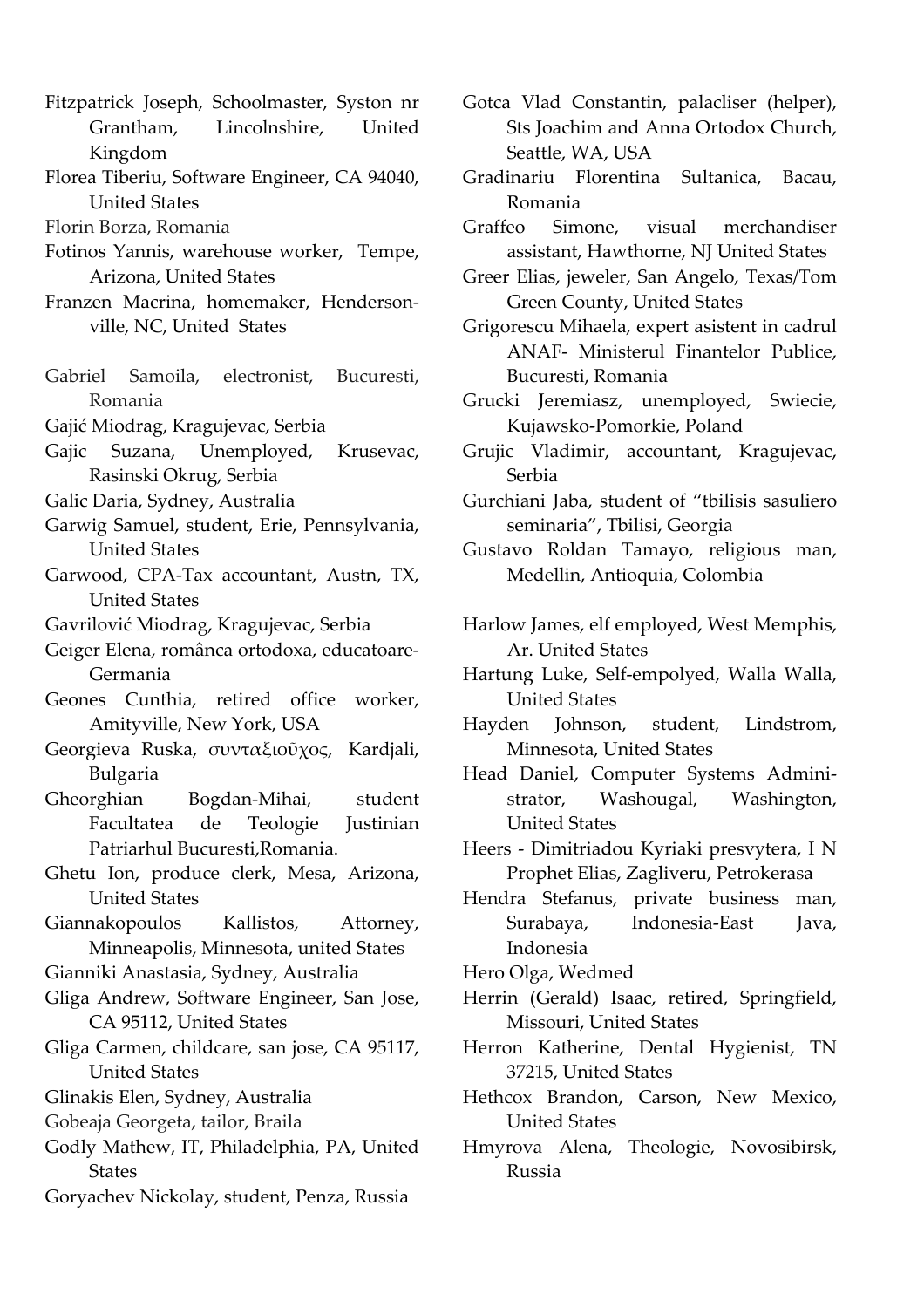- Husanu Magdalena, asistenta medicala la Spitalul de Copii Sfanta Maria din Iasi, Romania
- Howe Peter, machine inserter, San Luis Obispo, California, United States
- Ignea Constantin, pensionar, Cordun, jud. Neamt
- Ikrasevic Dejan, unemployed
- Iliescu Daphnis, mirean, Bucuresti, Romania
- Innocent Damiano, contractor, Kodiak, AK 99615, United States
- Ioannides Nektarios, program manager, WA, United States
- Ionescu Ana Maria, Pitesti, de profesie economist, Romania

Ivanov Evgeny, scintist, Moscow

- Jacob C., Industrial Sales, Houston, TX 77064, United States
- Jakeli Tsotne, strudent of architectural faculty, Kazreti, Georgia
- James Feyler, Circuit Board Designer, Aloha, Oregon, United States
- Jerkovic Sinisa, architect, Banja Luka, Republic of Srpska, Bosnia and Herzegovina
- Jesse Dominick, student, Waymart, PA 18472, United States
- Johnson Michael, student, Newport, Kentucky, United States
- Joshua Smith, healthcare, Augusta, GA United States
- Jovanocic Mila, Dulwich Hill, NSW Australia
- Jovanovic Aleksandar, Odzaci, Srbija
- Jovanovic Goran Orthodox icons painter and teacher
- Jovanovic S. Ljiljana, Translator, Belgrade, Serbia
- Kalinich Milan, Welder, Serbia, Belgrade, Rakovica
- Kalivas Anastasia, owner of orthodox bookstore, Glendale, CA
- Kalnina Marite, Journalist, Madona, Madonas novads, Latvia

Kalnins Armands, witer, Madona, Latvia

- Kandyba Irina, operator, Kramatorsk, Ukrain
- Kanev Nikolay, theologian, Gabrovo, Bulgaria
- Karamatskos Dimitrios, theologian, Halandri, Attika
- Karamitsos Christos, physician, Glencoe, Illi-‐‑ nois, United States
- Kelsch Stephen, retired salesman, Yukon, Oklahoma, United States
- Kelvin Klein, student court reporter, West Saint Paul, Minnesota, United States
- Kenimova Roza, lawyer, Almaty, Kazakhstan
- Kerkez Goran Innsbrucker Bundestr.29, Salzburg 5020 Österreich
- Khupenia David, student at Tbilisi Orthodox Collage, Georgia
- Khvatov Mikhail, manager, Pushkino, Russia
- Khvorykh, Rusian, chemist, Sillamae, Ida-Virumaa, Estonia
- Kilinkaridis Savvas, university student, Sunderland, England
- Kojić Jovan, student
- Kolaric Vladimir, businessman, Loznica, Serbia
- Kolev Milovan, artist animator, Sofia, Bulgaria
- Kompass Mary, public school teacher, filmmaker, Greek/American by birth
- Konsta Georgia, photography, London, United Kingdom
- Konstantinou Paraskevi, anergi, Neuss, Germania
- Kosich George, Professor of Music/Musician, Stockton, CA USA
- Koskinas Christina, doctor, Chicago, Illinois, Cook County, United States
- Koskinas George, doctor, Gurnee, Illinos, Lake Country, United States
- Koskinas Kostandinos, business owner, Munster, Indiana, Lake Country, United States
- Koskinas Stylianos, finance banker, Chicago, Illinois, Cook County, United States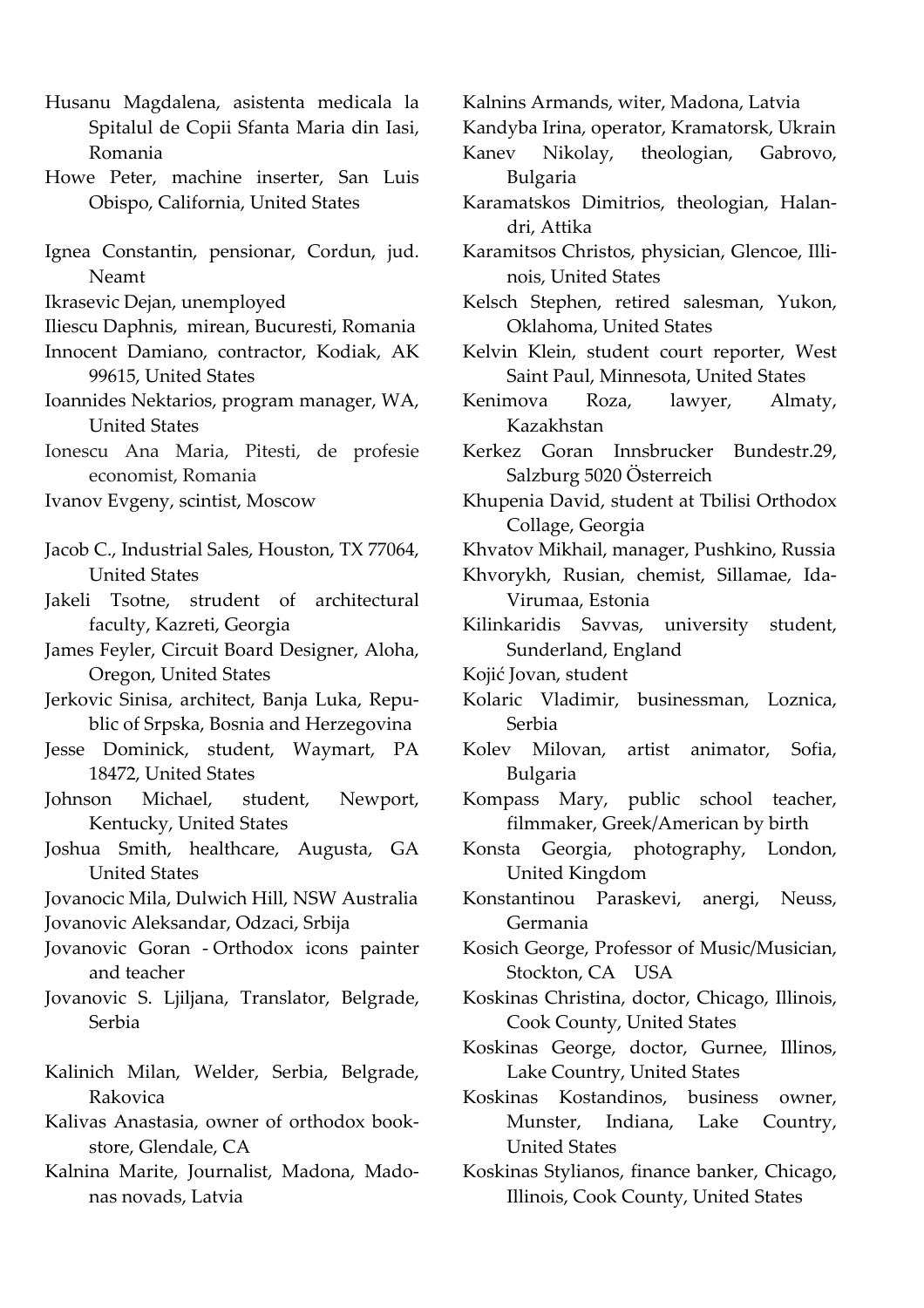- Kostadinović Dragan, Kragujevac, Serbia
- Kostić Bogoljub, Kragujevac, Serbia
- Kosticin Alexandr, soldier, Nignii Novgorod, Russia
- Kotsiris Panagiotis, It Team Leader, Melbourne, Victoria Australia
- Kouiroukidi Konstantinos, Sales, MA 02155, United States
- Koulakis Chrysafo, mother, Toronto, Ontario, Canada
- Kovalenko Kirill, student, Moscow, Russia
- Krailler Kathleen, realtor, Westlalm Beach, Illinois, United States
- Krstić Olivera, Kragujevac, Serbia
- Kulikov Sergey, EO, Sankt-Petersburg, Russia
- Kuykendall Karen, Retired, TX 77573, United **States**
- Kuzminykh Konstantin, priest, Sankt-Peterburgs, Russian Federation
- Kvesiashvii George, energo-pro Georgia, warehouse manager, Tbilisi, Georgia
- Laleaua Neagra, Romania
- Lamb Katerina, Legal, Toronto, Ontario, Canada
- Lamberson Hele, business manager, Franklin, TN, USA
- Laquatra Catherine, Home Maker, Sarver, Pa
- Laquatra Michael, administrator, Sarver, Pa
- Laskas Suzanne, physician, Boca Raton, FL, United States
- Latinkic Branko, sxientist, Cardiff, Wales, United Kingdom
- Laurel Catherine Pauline, retired, Mohawk, NY, United States
- Lavdas Konstantinos, Software Engineer, FL 34482, United States
- Lawrence Michael, carpenter, West Palm Beach, Florida, United States
- Lazăr Florin Adrian, Inginer, Craiova, Romania
- Lazaridou Garufalli, komotria, Dusseldorf, Deutschland
- Lazaridou Georgia, Arbeiterin, Dusseldorf, Deutschland
- Lazur Calin, Satu Mare, Inginer, Romania
- Leonard Marc (Theophan), custodian, Portland, Oregon, United States
- Leoutsakos Kyriakos, student, Toronto, Ontario, Canada
- Likakis Theonymphie, House wife, Edison, N.J. Middlesex, United States
- Lipke Judith, retired, Sandia Park, New Mexico, United States
- Lisa Kelly, Clinical Data Analyst, Fort Worth, United States
- Lisanow Margaret Valenta, Sydney, Australia
- Ljujić Aleksandra, Kragujevac, Serbia
- Ljujić Meho, Kragujevac, Serbia
- Ljujić Radenko, Kragujevac, Serbia
- Longmuir Andrew, Caretaker, Toronto, Ontario, Canada
- Lori Oller, Homemaker, Bel Aire, United **States**
- Lortkipanidze David, economist, Tbilisi, Georgia
- Louran Maria, teacher, Sydney, NSW Australia
- Luca Elena Sinziana, muncitor, Suceava, Romania
- Lucan Ana-Maria, muncitor, Suceava, Romania
- Luimes Gerrit, seminarian, Jordanville, New York, United States
- Macri Chrysanthi, retired, West Island, Quebec, Canada
- Maksimović Maksimir, bachelor of economics
- Mallory Miller, retired, Oceanside, California, United States
- Malynovski Dimitri, engineer, Kyiv
- Manna Francesco, Italia
- Manning Clifford, retired teacher, westwood, NJ, United States
- Marija gajic, Housewife, Krusevac, Rasinski Okrug, Serbia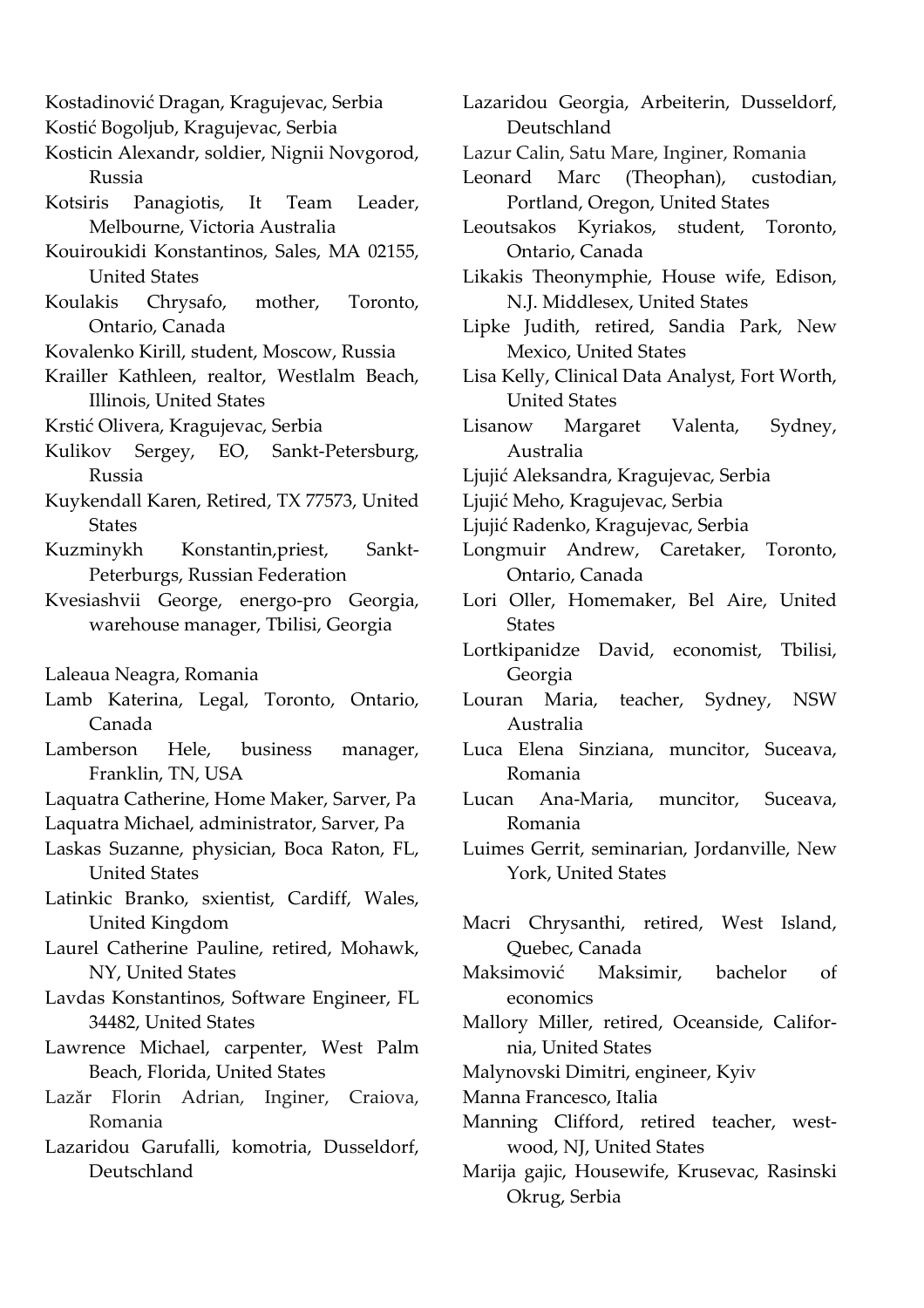- Marinkovic Aleksandar, custom officer, Vukovar-Syrmia County, Croatia
- Marinos Matthew, QC analyst, Fairfield, CA, United States
- Marinov Marin, Dobrich, Bulgaria
- Mariolakis Evdokia, cleaner, Sydney, Australia
- Marite Kalnina, journalist, Madona, Madonas novads, Latvia
- Markialiunas Markas, technic informatyk, Biatystok, Podiaskle, Poland
- Markovic Miljana, assistant
- Markovic Milos, Serbia
- Martin Toma, RF engineer, San Francisco, Bay Area, California, united States
- Masterjohn Charmaine, laity, West Brookfield, Massachusetts, USA
- Masterjohn Paulette, retired, West Brookfield, United States
- Masterjohn Ralph, Lay preacher and theologian, W Brookfield Massachusetts, USA
- Masterjohn Victor, retired, West Brookfield, MA 01585, United States
- Matgorzata Madej, teacher, Wroclaw, Poland
- Matsagkos Mimis, anergos, Hagen, Germania
- Matthew Gray, History teacher, Annapolis, MD/ Anne Arundel, United States
- Mavromihalis Asteropi, housewife, Sydney, Australia
- Mavromihalis George, retired, Sydney, Australia
- Mccluskie Jeff, self employed, Marion, IL 62959, United States
- McFarland Michael, maintenance worker, Waynesville, North Carolina, United **States**
- Mckee Jimmy, EMT fire fighter, Saint Cloud, Florida, United States
- Melkova Maria, linguist, Russian Orthodox Church
- Merheb Vassilianna, Teological University BG, Sofia, Bulgaria
- Mezines Athena, Teacher, McLean,Virginia, United States
- Michael Siradze, Didube Gvtimshoblis Shobis Tadzari, Tbilissi, Georgia
- Micos Andrew, director, Sydney, NSW, Australia
- Micos Andrew, Sydney, Australia
- Micos Margaret, Sydney, Australia
- Micos Pan, Sydney, Australia
- Mihaila Andreea Irina, Suceava, Jud. Suceava, Romania, specialist geochimie
- Mijallovic Igor, student
- Mikhael Seraphim, designer, Medan, North Sumatra, Indonesia
- Miković Olga, Kragujevac, Serbia
- Miletic Mirjana, Kocobo, medical technician, Serbia
- Milicevic Miodrag, Serbia
- Milivojević Ivana, Kragujevac, Serbia
- Milkovich Gavrilo, Manager Distribution, Raleigh, NC, United States
- Milkovich Sarah, Business Analyst, Raleigh, NC/Wake, United States
- Miller Lene, Retail, Mesa, AZ, United States
- Milosevic Branko, layman Philippines
- Milovanović Dejan, Kragujevac, Serbia
- Milusheva Victoria, consultant, Sofia, Bulgaria
- Milutinović Goran, Kragujevac, Serbia
- Milutinović Snežana, Kragujevac, Serbia
- Mirković Nenad, Kragujevac, Serbia
- Mitić Predrag, Kragujevac, Serbia
- Mitroi Corina, profesoara de Religie Ortodoxa, Resita, Romania
- Mixis Chris, utility Analyst, US steel, Valparaiso, Indiana, United States
- Mojsilovich Biserka, Medical nurse, Serbia, Belgrade, Rakovica
- Moroianu Adrian, Constanta, Romania
- Moropoulos Georgios, zografos, Wuppertal, Germania
- Munteanu Constantin Daniel, engineer, Braila
- Munteanu Doina Maria, chemist, Braila,
- Munteanu Elena Manuela, nurse, Braila
- Munteanu Ilie, retired building design technician, Braila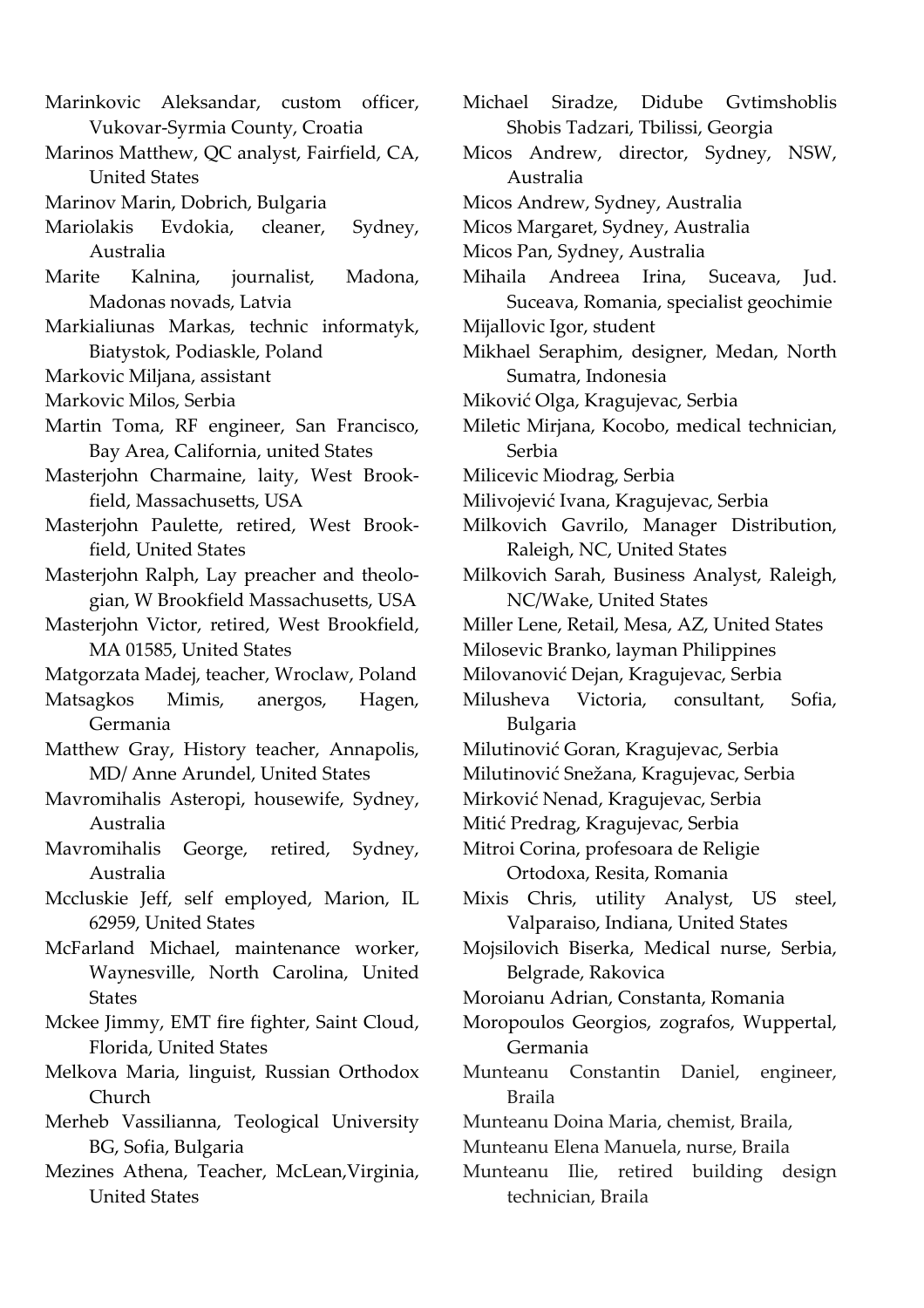Munteanu Marioara, retired engineer, Braila

- Nachkov Nikolay, ipodeacon, Plovdiv, Bulgaria
- Natroshvili Rati, garemos damcveli, Tbilisi, Georgia
- Natta Mary, retired, Sydney, Australia
- Neagu Cristian, Râmnicu Sărat, Buzău, România
- Nebojša Alempijević, Kragujevac, Serbia
- Nemanja Komnenov, student of Faculty of Orthodox Theology of the University of Belgrade, Serbia
- Nerantzis Gregory, Financial Advisor, VA 20180, United States
- Nguyentan Joseph, seminarian, Jordavile, New York, United States
- Nicolaos student of the School of Theology of Athens
- Nicolás Vera, university docent, Alicante, Comunidad Valenciana, Spain
- Nikolaou Katerina, pensioner, Nea Peramos, Attiki
- Nistoroaia Ionut, muncitor, Suceava, Romania

Novakovic Srdjan Trieste, Italia

- Olek Samue, traveler, Eden Prairie, Minnesota, United States
- Oller Jonathan, Accountant, Bel Aire, KS 67227, United States
- Onisoru Marius-Ionut, Romania, Jud. Bacau, Com. Magura

Orfanidou Lina, artist, Lemesos, Cyprus

- Otleanu Mircea, inginer IT, Bucharest
- Pantelopoulos Nicholas, Cantor, MA theology, PhD candidate, Saint– Laurent, Quebec, Canada
- Papadopoulos Elva, home care, Sydney, Australia
- Papadopoulos Elva, waitress, Sydney, Australia
- Papadopoulos Hellen, Cheff, Sydney, Australia
- Papakiritsi Maria, communication Manager, Nurnberg, Germany
- Paramithas Panos, Nuclear Engineering Director, Florence, AZ 85132, United **States**
- Parthenou Anna, housewife, Sydney, Australia
- Pasechnik Dimitry, manager, Saratov, Russia
- Pastukhov Mikael, retired, Davison, Michigan, United States
- Patrick Jordan, Private Employee, Donzdorf, Baden-Wuerrtemberg Germany
- Paul Sudduth, computer engineer, Tupelo, Mississippi, United States
- Paula Ene, locuiesc in Bonne, Franta
- Pavel Adrian, Profesie Economist, Constanta, Romania
- Pavenkov Oleg, post-graduate student, Roma, Italy
- Pavic Greg, admin officer, Melbourne, Victoria, Australia
- Pecila Ioana, avocet, Bucuresti, Romania
- Pelegris Georgia, Mortgage Advi– sor, Markham, Canada
- Pencheva Ivanka, οἰκιακά, Άγιος Λαυρέντιος, Βόόλος
- Peshev Ivan, layman, Warsaw, Poland
- Peter Sandle, manager, Budapest, Hungary
- Petropoulos Vasilios Rafael, factory manager, Scarborough Ontario, Canada
- Philippides Lily Ann, retired, nicosia,dali kalithea, Cyprus
- Phillip Teofan Johnson, retired, Alabaster, AL, United States
- Phillippides Lily Ann, housewife, Nicosia, Cyprus
- Phillips Jeremy, banking, Riverside, CA, United States

Pilipovich Kosta, Road traffic technician, Serbia, Belgrade, Rakovica

Pintea Ionut Catalin, muncitor, Suceava, Romania

Pintea Roxana, muncitor, Suceava, Romania

Pitaras Chris, civil servant, Toronto, Canada Plaitis Boby, Canada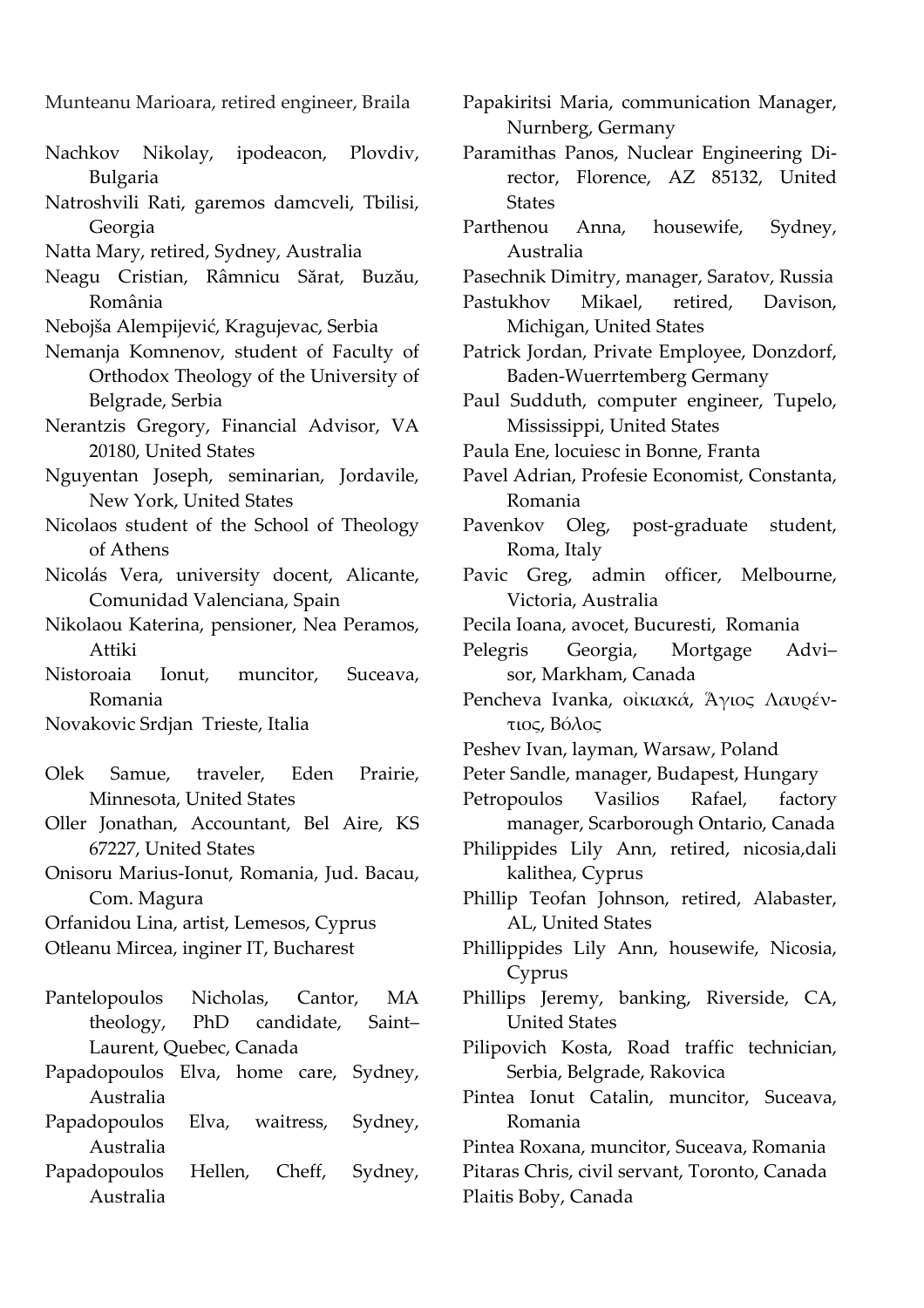- Podariu Silviu, programmer, Omaha, NE, United States
- Polezhaev, Vasily, ιερεύς, Pskov region, Russia
- Polezhaeva Elena, αγιογράφος, Pskov region, Russia
- Polias Douran, electrician, New Castle, Australia
- Polias John, mechanic, Sydney, Australia
- Polias Peter, office manager, Sydney, Australia
- Polias Sotirios, manager, Sydney, Australia
- Politis Maria, pharmacy technician, Riverside, CA, United States
- Popa Andrei-Danut, student la Istorie, Iasi, Romania
- Poplichak Michael, EVP, Principal, futures brokerage firm, Chicago, IL/Cook, United States
- Popović Dragoljub, Kragujevac, Serbia
- Poulios Panagiota Sydney, Australia
- Poullas Simone, medical transcriptionist, Tarpon springs, Florida, United States
- Prokofiev Boris, priest, Syktyvkar, Russia
- Proskurin Alexey
- Pušosić Miroslav, Kragujevac, Serbia
- Radeva Iliana, Melbourne, Australia
- Radosavljevic Mirjana, Leposavic, AP Kosovo i Metohia Serbia
- Radosavljevich Dushan, Trader/seller, Serbia,Belgrade,Rakovica
- Radosavljevich Ljiljana, Health worked/ medical nurse, Serbia, Belgrade, Rakovica
- Radosavljevich Milan, Worker, Serbia, Belgrade, Rakovica
- Radosavljevich Nina, Professional economists, Serbia, Belgrade, Rakoica
- Radovanović Mladen, Kragujevac, Serbia
- Radu Gabriel Gheorghe, economist, Campina, Romania
- Rafael Cuesta Coronel, lawyer, Guayaquil, Guayas, Ecuador
- Raftopulos Despina, executive, Palm Beach, FL, Untied States
- Rahova Elena, pedagog, Ekaterinburg, Rossia
- Raiciu Mihai, PhD scientific researcher in economics, Bucarest, Romania
- Ramirez Anthony, Paralegal, Houston, Texas, United States
- Ranko Vilic, economist, Straza-Vrsac, Serbia
- Rašković Biljana, Kragujevac, Serbia
- Rašković Vesna, Kragujevac, Serbia
- Rebolledo Glenda, hotelier engenier, Guayaquil, Guayas, Ecuador
- Rhodes Basil, Rector, Saratoga, California, United States
- Richard Nichola, lawyer, New York, NY, United States
- Ristic Marko, electriacal engineer, Nurember, Bavaria, Germany
- Robert Bates, secretary, Clinton, Mississippi, United States
- Robert Frazier, Bible believer, San Bernardino, California, United States
- Robert Marius Iacob, Romania
- Robinson H. H. John, retired, Dauphin Island, Alabama
- Roditis St., Sydney, Australia
- Rodriguez Xavier, system engineer, Highlands Ranch, Colorado, United States
- Roman Oana-Adina, Pașcani Jud.Iași, agent financiar(preoteasă), Romania
- Roncea Teofil, student, Târgu-Ocna, Romania
- Roum Andrey, Komponist, Lübeck, Heinzelmännchengasse Germany
- Rusu Camelia Sanda, mirean, profesieinginer, Pitesti, Romania
- Ryazanova Elena, physicist, Nakhabino, Moscow region, Russian Federation

Sadzakov Selimir, Prijedor, Republika Srpska

- Saghinadze Salome, Biologist, Tbilisi,Georgia Sally Batres, registered nurse, Windsor, Ontario, Canada
- Samardzic Milos, captain on Bourbon Greenmar offshore, Seljanovo, Tivat, Montenegro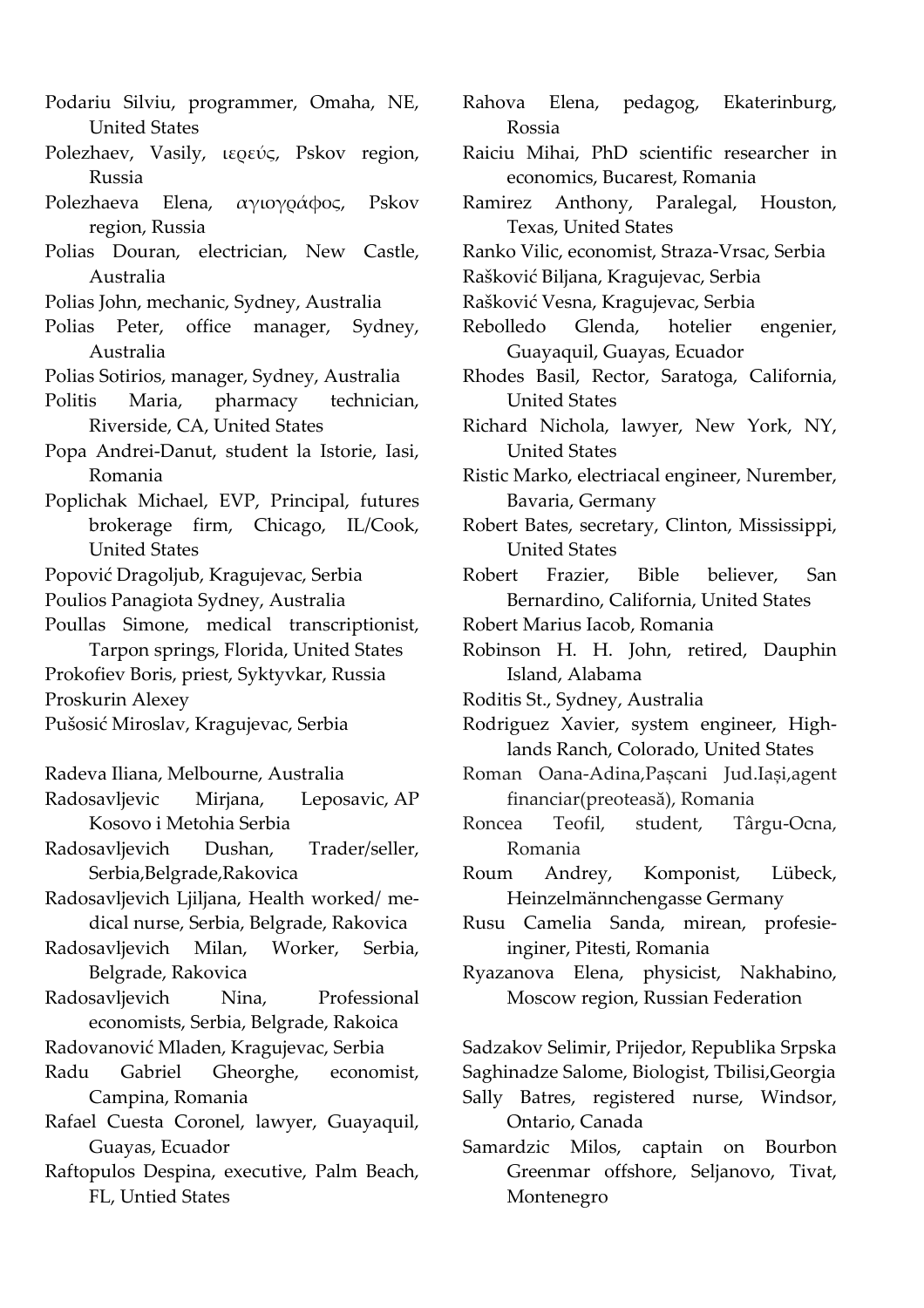- Samodov Sergiy, technician telephone networks, Arkhangelsk, Russia
- Sava Gabriel radauti suceava
- Savčović Vladan, Kragujevac, Serbia
- Schettig Eirini, homemaker, Sebastopol, California, United States
- Scott Marlon (Maximus), Cat Scan Tecnologist, United States
- Seidel Mark, Electronics Engineer, Florence, United States
- Serafimov Floarea, housewife, Braila
- Serafimov Petru, pharmacist, Braila
- Serena Bingle, Stay at Home Mom, Oceanside, CA, United States
- Serniak George, Airline Captain, South Canaan, PA 18459, United States
- Seurko Mikhail, journalist, Irkutsk, Russia
- Shahinlli Despoina, οἰκιακά, Καστοριά
- Shahinlli Petros, οἰκοδόμος, Καστοριά
- Shakirov Rusian, doctor surgery, Zlatoust, Russia
- Sharpe Ted, student, Columbia, South Carolina, United States
- Shea John, Clock repairman, Liberty, NC/Guilford, United States
- Sherbak Oleg, Krasnodar, Russia
- Shi Ignatios, theology, Kunming Yannan, China
- Shieh Symeon, doctor, New York
- Shirley Lim, student, Singapore
- Shlyakhtin Mikhail, Engeneer, Timashevsk, Russia
- Shokarev Sergiy, orthodox hristian, Moskva, Rossia
- Shorthose Martin, Project Manager, Stoke on Trent, Staffordshire, United Kingdom
- Silva Andres, estudiante, Capital, San J, Argentina
- Simić Radmila, Kragujevac, Serbia
- Simmons John, consultant, California, United States
- Simmons John, consultant, Campbell, California, United States
- Simonetti Alessandra, redatrice, Roma
- Smith Daniel, electrician, Bakersfield, CA, Kern, United States
- Smith Makarios, University Graduate, Miami, Florida, United States
- Smullac mihai, IT, Thomaston CT, United **States**
- Snezana Zarkov, Serbia
- Spencer Herman, retired, Ottawa, Ontario,Canada
- Spreng Michael, Solar Industry, AZ 86323, United States
- Stanistaw Piotr, student, Bydgoszcz, bydgoski, Kujawsko-pomorskie, Poland
- Stankovich Asq, mirqnin, Vurshets, Bulgaria
- Starr David, college teacher of philosophy and ancient Greek, Santa Fe, NM, United States
- Stefanidis Fotini, teacher, Sydney, Australia
- Stefanović Miladin, Kragujevac, Serbia
- Steiner Leo, security manager, Thurgau, Switzerland
- Sterling Harry, librarian, Hagerstown, Maryland, United States
- Stevanovic Zoran
- Stojanovic Miodrag, Serbia
- Stoyanov Yavor, Sofia, Bulgaria
- Strapasson Jose, physicist, Quatro barraw, Parana, Brazil
- subscriu Cristina Dionisie, economist si, Iași
- Suciu Hermina, economist, Hunedoara, Hunedoara, Romania
- Surgant Carol, church musician, St. Louis, MO, United States
- Svetomir Milojevic, professor
- Svoboda David, retired councilor, Vallejo, CA, USA
- Tamba Aurelian, economist, Orastie Hunedoara
- Tankalidou A, sintaksiouxa, Herrenberg, Germany
- Tapoi Alina, muncitor, Suceava, Romania
- Tapoi Vasile, muncitor, Suceava, Romania
- Tardea Raluca Diana, medic veterinary, Jud Neamt, Romania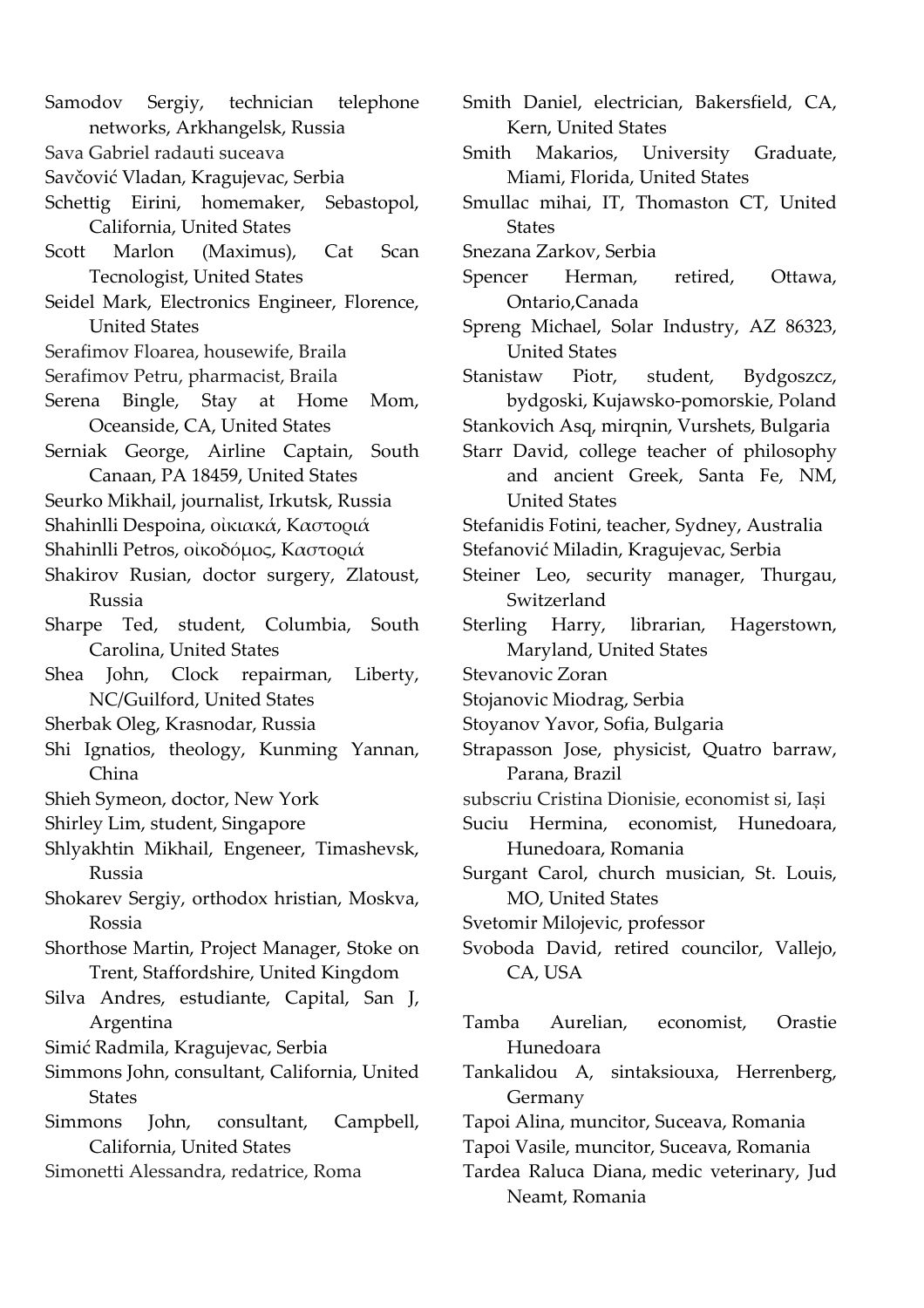- Tausampv Ivan, English teacher, Skopje, Karposh, The Former Yugoslav Republic of Macedonia
- Tavernarakis A., chef, Sydney, Australia
- Tepes-Bobescu Bogdan, Economist, Satu Mare, Romania
- Tepnadze Natalia, docter, Tbilisi, Georgia
- Theofil James, health care worker, Indianapolis, Indiana, United States
- Tigoianu Dinu, Râmnicu Sărat, Buzău, România
- Tillison Craig
- Tim Matthews, music teacher, Credition, Devon, United Kingdom
- Todorova Katia, αρχιτέέκτων, Sofia Bulgaria
- Todorović Zoran, Kragujevac, Serbia
- Tomic Vasilije, parish priest, Richmond Hill, Ontario, Canada
- Treskin Olga, retired, Saouth Carolina, United States
- Tsakalov Kosta, Russia
- Tsakiris Peter, builder, Sydney, Australia
- Tskhovrebadze Gela, customs officer, Tbilisi, Georgia
- Tsonidis Soula, hairdresser, Sydney, Australia
- Tudoroiu Vasilica, credincioasa ortodoxa, Targoviste, Romania
- Turita Mihaela, studenta, Brosteni, Romania Turluc Aurora , secretara in Timisoara , Romania

Urošević Nebojša, Kragujevac, Serbia Ursache Gheorghe, Bacau, Romania

Valasco Koula, home care, Sydney, Australia Valentin Gavrila, informatician, Focsani, Romania Varagić Pavle, Kragujevac, Serbia Varghese Sujith, engineer, Trivandrum,

- Kerai, India
- Vasić Miroslav, Kragujevac, Serbia
- Vasić Nemanja, Kragujevac, Serbia
- Vasić Stefan, Kragujevac, Serbia
- Veljovic Aleksandar, Novi Pazar, Srbija
- Velu Stefan-Catalin, Inginer programator, oras Boldesti-Scaeni, judet Prahova
- Versades George, retired, Munster, Indiana, United States
- Veshoski Jordan, Struga, Balkan-MKD
- Vesvardes Phyllis, retired teacher, Munster, Indiana, United States
- Vetrineanu Luciana Nadina, Theolog, Romania, Bucharest
- Vincent Stoyas, icon maker, Walla Walla, WA United States
- Virgil Purcaru Baietica - Spania (Sevilia) Profesie-Sofer, Espania Pavel Schmidt, Viena
- Vītiņa Inese, Unemployed, Madona, Latvia
- Vītiņš Artūrs, teacher, Madona, Latvia
- Vlad Herman, journalist, Baia Mare, Maramures, Romania
- Vladimir Eskin, Moscow, Russia
- Vlase Mitica, economist, Localitatea ramnicul sarat, Romania
- Vranić Rodoljub, Kragujevac, Serbia
- Vusnova Gordana, Kragujevac, Serbia

Walentyna Bielawska, Poland

- Ward Nick, manager, Rotherham, Yirkshire, United Kingdom
- Westen Craig, unemployed, Worcester, United Kingdom
- Wetzels Μαρία, Αθήνα
- Whytock Lisa, mom, Evans, Washington, United States
- Wintheiser Ronda, homemaker, White Bear Lake, Minnesota, United States
- Witney lina, hairdresser, Dubbo N.S.W., Australia
- Yapuncich Marion, assoc. Prof. mathematic and statistics, Nikiski, Alaska, United **States**
- Yermakov Anton, archivist, Moscow, Russian Federation
- Zakabluk Alexey, electrician, Kharkov, Ukariane